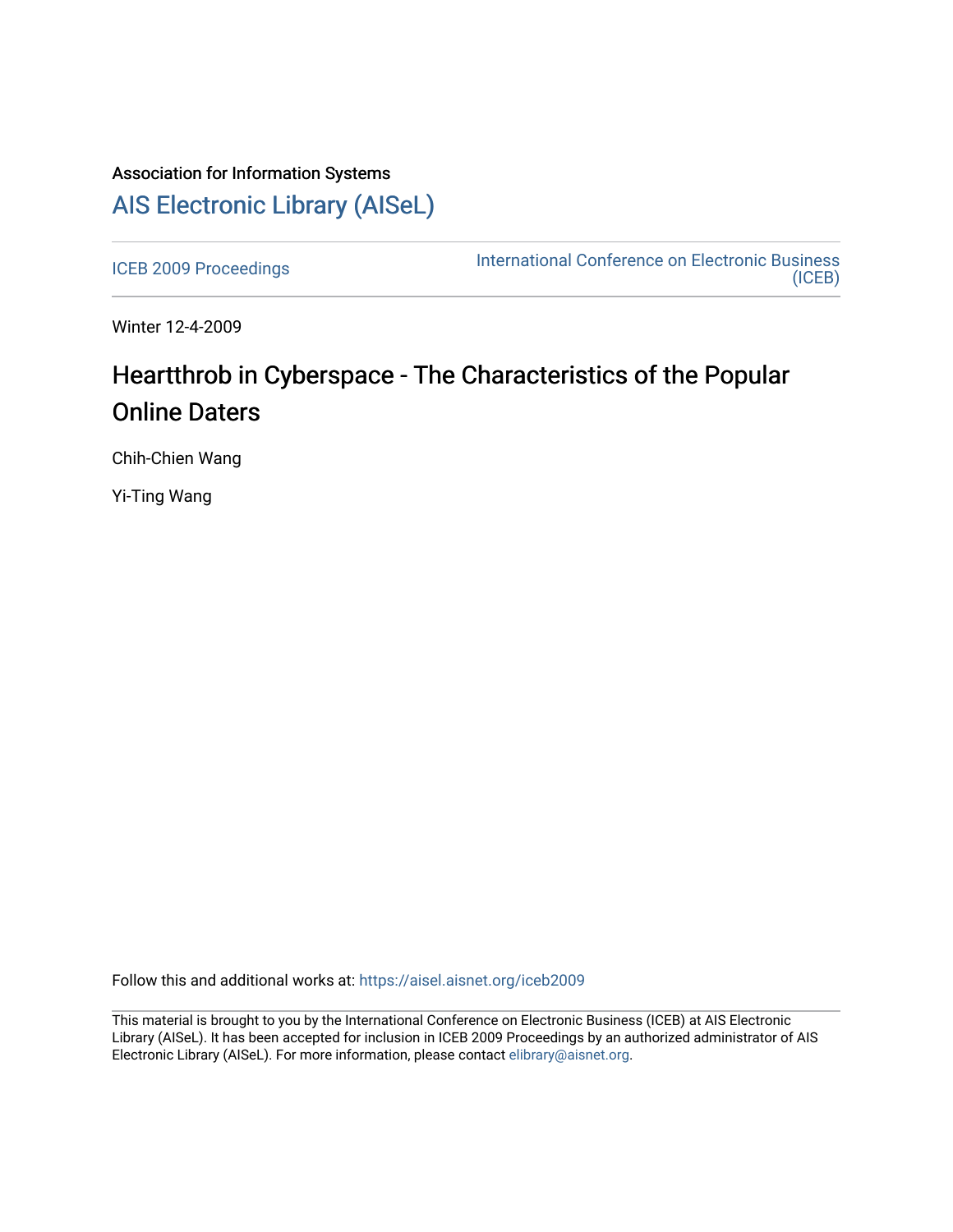## **HEARTTHROB IN CYBERSPACE - THE CHARACTERISTICS OF THE POPULAR ONLINE DATERS**

Chih-Chien Wang<sup>1</sup>, and Yi-Ting Wang<sup>2</sup> Institute of Information Management National Taipei University, Taiwan

 $1_{\text{wangson}(\hat{\omega} \text{mail}.\text{ntpu.edu.tw}; 2 \text{teresa} \cdot 750102(\hat{\omega} \text{msn.com})$ 

## **Abstract**

Online dating websites are currently popular application for Internet users to make new friends and find their partners. An interesting observation is that some people are more popular than others in online dating websites. The current study focus on the personal profile characteristics which make one a popular dater. By two field surveys, this study discusses the relationship between online daters' personal profiles and their popularity.

**Keywords:** Online Dating, Online Relationship, Dating Websites, Social Websites.

## **Introduction**

Online dating is current a popular activities in the cyberspace. People make new friends and find their partners through online dating websites. Some Internet users had experience in meeting new friends on the internet. For some Internet users, one goal to use Internet is to build and maintain online relationship. Some users develop the online relationships into friendships. Some of them even turned into romantic relationships [9].

More and more people make new friends and find their partners through online dating websites. Some of them used online dating websites to developed romantic relationships. However, there is an interesting observation that some people are more popular than others in online dating websites. These popular users attract others' attention and may be ideal partners for other users.

Previous studies on mate preference had indicated that people would choice romantic partner by their personal characteristics of demographic, personality, social economic status, etc. It is a reasonable inference that online dating participants would also hold some preferences for ideal date partners. The online date partner preferences determine who are popular daters in cyberspace.

The current study focused on the personal profile characteristics which made one a popular dater. By observation of popularity of online daters, this study tried to find characteristics which were associated with popularity of online daters. Then, this study conducted another observation to confirm these

characteristics to make sure that online daters with these characteristics were also popular daters.

## **Literature Review**

Previous studies indicated that personality, education, occupation, social economic status, physical appearance, intelligence quality, and emotion quality were factors influencing mate selection. Followings are mate preferences mentioned in previous studies.

#### **Mate preferences in personality, intelligent and emotion**

Personality, intelligent and emotion are important issues for friendship and romantic relationship. Buss and Barnes [1] revealed that good companion, considerate, honest, affectionate, dependable, intelligent, kind, understanding, interesting to talk to, and loyal were characteristics which made people popular mates. Sanderson, Keite, Miles, and Yopyk [15] indicated that people who focused on intimacy in their relationships preferred dating partner with characteristics in warm and open and similar personality attributes. Goodwin [7] indicated that kindness, consideration, honest, and humor were important personality characteristics in cross-sex preference for potential mates. Hoyt and Hudson [8] found that people would like to select mates who consisted of intelligent. Buunk, Dijkstra, Fetchenhauer, and Kenrick [2] indicated that both men and women liked mates who were self-confidence and dominance. McGee and Shevlin [10] revealed that humor people were with high level of attractiveness and amiable personality and good relation capacities were preferred in mate selection. Doosje, Rojahn, and Fischer [5] indicated that both males and females felt autonomy, intelligence, and emotionality were desired characteristics for their preferred partners.

Previous studies had discussed the gender difference in mate preferences in personality, intelligent and emotion. For males, they preferred their spouse with frugal personality [1]. According to Todosijević, Ljubinković, Snežana, and Arančić [21], males desired mates with aggressiveness, self-pity, fearfulness, fragility personality, seriousness, fearfulness, fragility personality, seriousness, independence, enterprising, and sincerity than females. Clark, Dover, Geher, and Presson [3]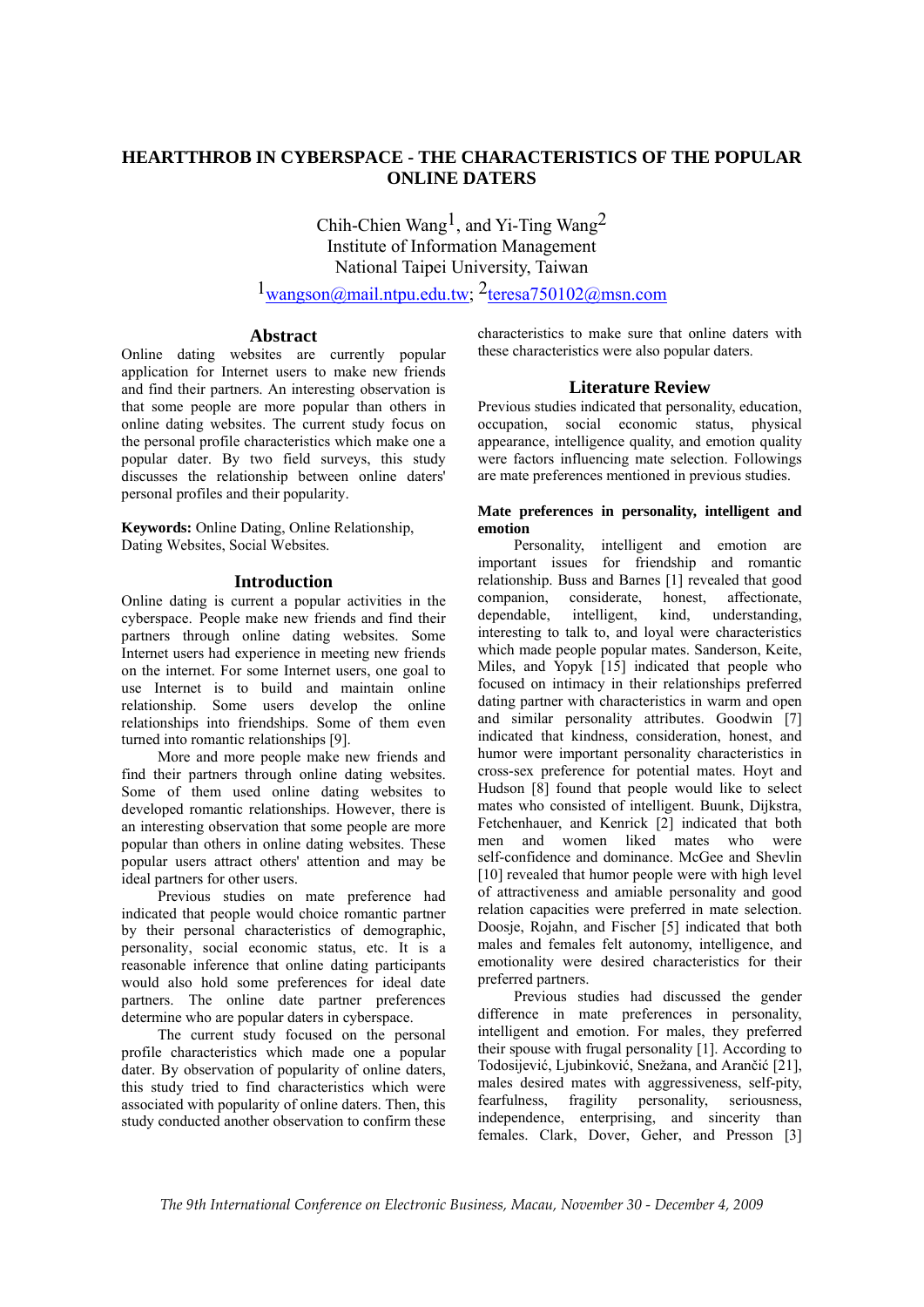pointed out that males wanted to meet romantic partners who were humor, patience, emotional stability, and with communication and social skills. Gazioglu [6] indicated that males reported that chastity and dependable character as more importance than females.

For females, they preferred spouses were with characteristics of considerate, honest, dependable, kind, understanding, fond of children, and well-liked by others [1]. Buunk et al. [2] revealed that females significantly preferred mates who had high level of dominance than others. In Gazioglu [6]'s study, females were more concerned than males with emotional stability and maturity, mutual attraction-love, and intelligence. In intelligence, females felt more importance than males. Females felt less importance in kind and understanding than males in mate preference [6].

O'reilly, Knox, and Zusman [11] revealed that females would like to a marital partner who were considerate, dependable, and intelligent as essential traits in a future spouse. Besides, females did not seek caring nature and hygiene and cleanliness romantic partners, as Clark et al. [3] indicated. In McGee and Shevlin [10]'s study, gender with humor on level of attractiveness was not significant.

People are with different major concerns for different kinds of relationship. Regan and Joshi [13] showed that intellect had higher significant on long-term romantic partner than short-term sexual partner. Sanderson et al. [15] indicated that people cared the security feeling when building a long-term relationship. Regan and Joshi [13] showed that people for romantic relationships were interested in mental characteristics, such as humor, intellect, and intelligence. On the other hand, people for sexual relationships were concerned with attractiveness and sexy appearance. In addition, Regan, Levin, Sprecher, Christopher and Cate [12] divided mate preference criteria into internal and external characteristics. Internal characteristics included personality and intelligence, while external characteristics included physical attractiveness. People preferred internal characteristics more than external characteristics in selecting mates.

#### **Mate preferences in occupation, social status, family and background**

Income and economic status are important for everyone for their daily life. People usually do not like to marry someone without stable jobs. They wanted to marry someone who was earning more than themselves [18]. Social status, family and background are also important in mate selection. Buss and Barnes [1] revealed that a large family was unpopular characteristics for people in a mate.

Previous studies indicated gender differences in mate preferences in occupation, social economic

status, and relative. Doosje et al. [5] indicated males tended to value socio-economic status as more important than females. For marriage mates, males were less concerned with social pressure and economical necessity and felt less importance in good earning capacity than females [6]. However, females were more unwilling than males to marry someone whose income was lower, and who did not have stable jobs [18]. Females were fond of income and social position mates [2]. Females cared more about social status than males in mate preference [12] [17]. For females, they preferred spouse characteristics in a mate who included good earning capacity, ambitious and career-oriented, and good family background. Females more preferred than males in good earning capacity [1]. For characteristics in mate preferences, females were more concerned with sociability, good financial prospect, favorable social status or rating, ambition and industrious, and similar political background than males.

People were with different concerns for different kinds of relationship. For a speed-date, females cared more than males in earnings prospects of the potential romantic partner [4].

#### **Mate preferences in education**

There were gender differences in mate preference in education. Some studies indicated that females were more concerned with similar education status than males [6] [16]. However, some studies revealed that people wanted to marry ones with more education than themselves [8] [18]. South [18] revealed that males would like to marry females with lower education was lower than themselves. Males felt less importance of college degree in mate selection than females [6]. Females were fond of higher level of education [2] [16] and preferred more than males in college degree [1].

#### **Mate preferences in physical appearance**

In general, males care physically attractive much than females in mate selection [1] [2] [5] [7] [17] [21]. Previous studies had discussed the gender difference in mate preferences in physical appearance. Males are attracted much by body type and looking than females [1] [2] [7]. For males, they preferred their spouse were with characteristics of physically attractive and good cook [1]. According to Todosijević et al. [21], males prefer thinness mates. Clark et al. [3] pointed out that males wanted to meet romantic partners with attractive appearances. In Gazioglu [6], empirical survey results indicated that for preferences potential mates, females felt less importance in physical attractiveness than males.

For a speed-date, males showed that physically attractive were more important than females in an ideal romantic partner [4]. For females, they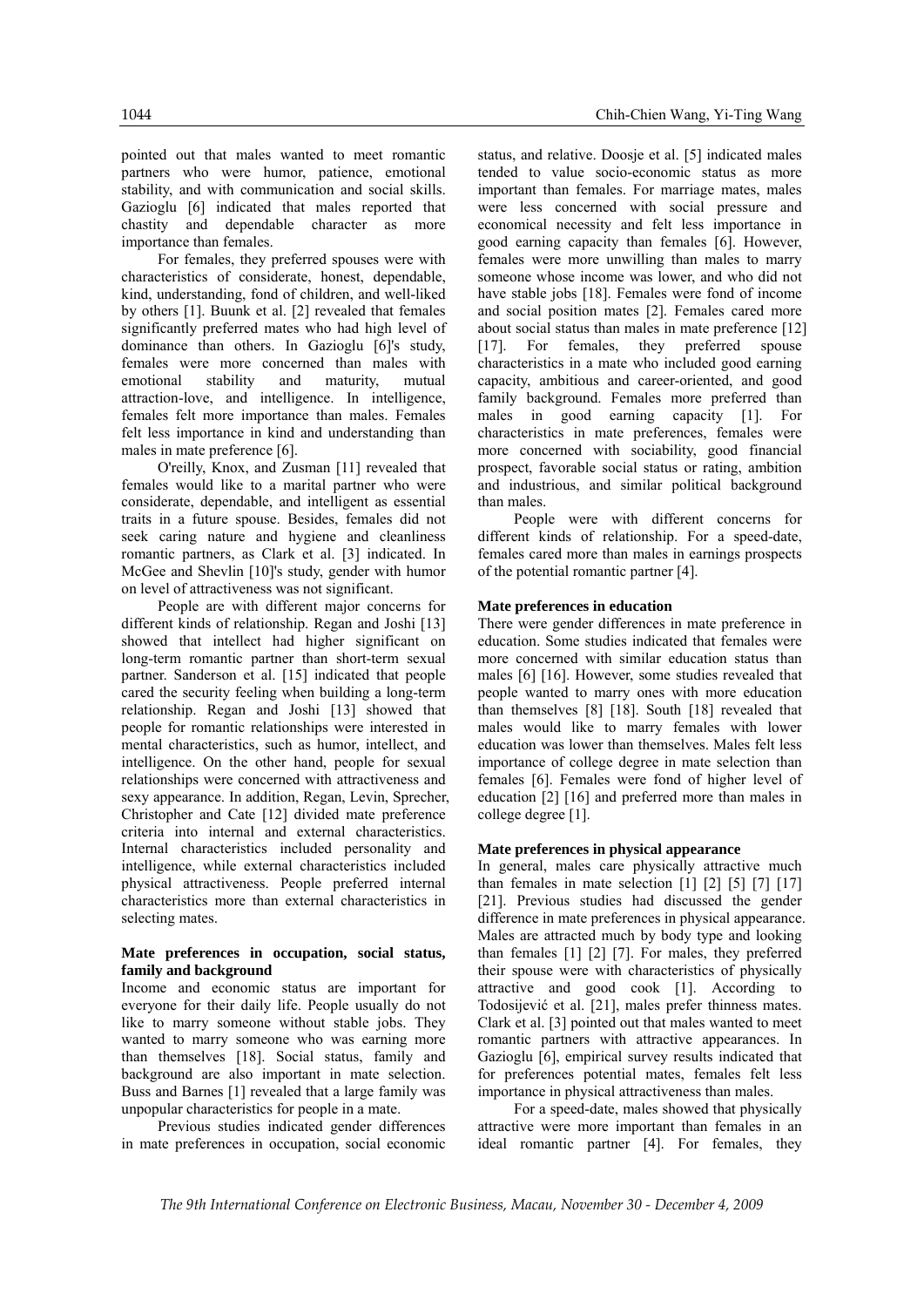preferred tall spouses [1] [14]. Todosijević et al. [21] found that males desire more in beauty than females. And males were also more desirable in good looks. For marriage mates, males reported that good looks were more importance than females [6]. For males, they preferred their spouse were with characteristics of good looking [1].

#### **Types of relationships in cyberspace**

Thelwall [20] divided expending online relationships objectives into four types: friendship, dating, networking and serious relationships. In his research, results revealed that females were fond of friendship, but males preferred to dating or serious relationships. And the younger people had less interest in networking. In online friendship, females had more friends than males. Both males and females liked to know female friends.

## **Study 1 Method**

#### **Procedure**

The current study focus on the personal profile characteristics which make one a popular dater. To reach this purpose, the study collected data of popularity and personal profiles from online dating websites. Online date websites usually assign a unique membership number to each user. The current study used a random sampling process to determine the subject list. The study collects all personal profiles and popularity of the users in the sampled subject list.

The current study collects data from Taiwan Yahoo Dating website. In Taiwan Yahoo dating website, each online dating account has a friendship score and a good feeling score. Both friendship score and good feeling score of an online dater are decided by other users. If individuals want to make friends with one in online dating website, they need to send a request to and add one into their good friend list. This request would bring one point of friendship score to her or him [19]. Individuals with high friendship scores in Taiwan Yahoo Dating website means that many people admire or like them.

Good feeling score is another function provided by Taiwan Yahoo Dating website. This function allows users to give a good feeling score to others. Each day one user can only give one good feeling point to the same user. However, in the other day this limitation will re-count and individual can give another one good feeling point to the same user. This good feeling point reflects others' intention to make friend with and is collected as a record in ones' personal profiles [19]. This study adopted both friendship and good feeling scores as index for online dates' popularity. Both the friendship and good feeling scores range from zero to hundreds or thousands. Some famous online dating participants are with extreme high value in friendship and good feeling scores. To avoid the bias from by the outlets, the study used the log values of friendship and good feeling score for data analysis purpose.

Personal profiles in online dating websites include several parts: demographics, background, interests, match preference, and autobiography. The demographics part includes gender, age, residence, constellation, blood, marriage, height, weight and type. The part of background includes the degree of education, occupation, smoking habit, drinking or not, belief, personality, and languages spoken. The part of interests composes of interest, pet, movie, travel experience, music, food, and prefer leisure place. The part of match preference contains mate preference in gender, age, marriage, belief, height, weight, the degree of education, body type, and relationships. The autobiography part includes self introduction of online dating user. Some fields in the personal profiles are in the format of multiple responses, include personality, languages spoken, interest, pet, movie, travel experience, music, food, prefer leisure place, matching type, and matching relationships, while the other fields in the format of multiple-choice.

|  |  | Table 1 Demographic profiles of the sample |  |  |  |
|--|--|--------------------------------------------|--|--|--|
|--|--|--------------------------------------------|--|--|--|

| <b>Demographic variables</b> |                    | <b>Cases</b> | $\frac{0}{0}$ |
|------------------------------|--------------------|--------------|---------------|
| Gender                       |                    |              |               |
|                              | Male               | 498          | 64.26         |
|                              | Female             | 277          | 35.74         |
| Age                          |                    |              |               |
|                              | Under 20 years old | 44           | 5.68          |
|                              | 21 to 25 years old | 181          | 23.35         |
|                              | 26 to 30 years old | 224          | 28.90         |
|                              | 31 to 35 years old | 144          | 18.58         |
|                              | 36 to 40 years old | 64           | 8.26          |
|                              | 41 to 45 years old | 48           | 6.19          |
|                              | 46 to 50 years old | 21           | 2.71          |
|                              | Up 50 years old    | 16           | 2.19          |
| <b>Marriage</b>              |                    |              |               |
|                              | Unmarried          | 582          | 75.10         |
|                              | Married            | 42           | 5.42          |
|                              | Separation         | 7            | 0.90          |
|                              | Divorce            | 39           | 5.03          |
|                              | Widowed            | 7            | 0.90          |
|                              | Not married        | 57           | 7.35          |

#### **Subjects**

This research randomly collected 800 personal profiles from Taiwan Yahoo online dating website. Among them, 25 subjects were deleted due to missing and unreasonable personal profiles, remaining 775 (96.88%) personal profiles were included to analyze. The subjects consisted of 498 (64.26%) males and 277 (35.74%) females. The age of subjects were ranged from 18 to 63 years old ( $M =$ 30.10,  $SD = 7.84$ ). Of the subjects, 28.90% were 26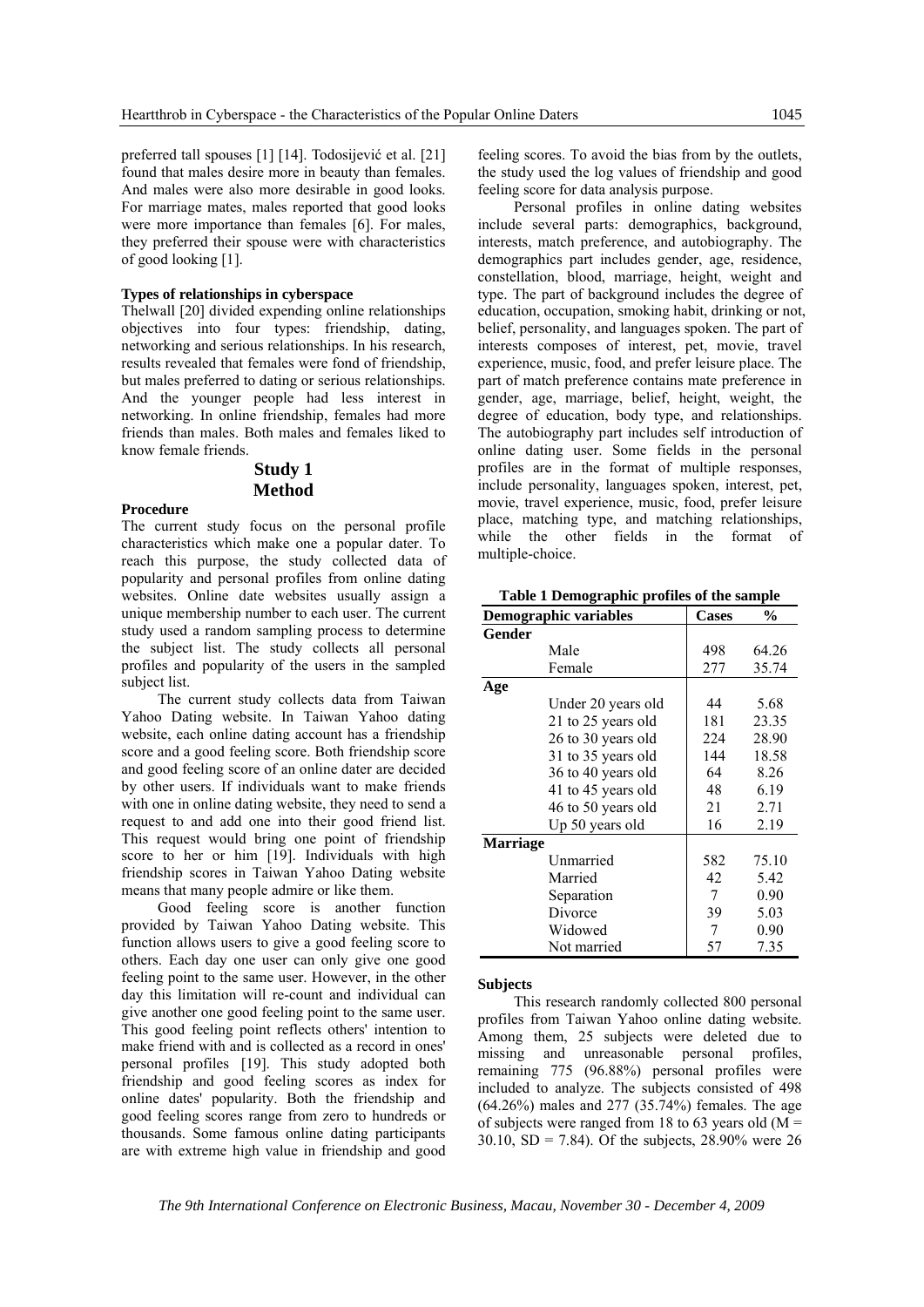to 30 years old. Over three fourths subjects were unmarried, as Table 1 indicated.

#### **Data Analysis**

In term of table 2, the average number in friendship score was  $105.45$  (SD = 884.54) for all subjects, 93.291 (SD = 1044.28) for male, and 127.30 (SD = 479.24) for female. In the case of good feeling score, the average number was  $4031.69$  (SD = 20844.08) for all subjects,  $3326.88$  (SD = 20344.30) for male, and  $5298.82$  (SD = 21693.57) for female. Since that some famous online daters were with extremely high value in friendship and good feeling scores, the study used the log values of friendship and good feeling score for data analysis.

| Table 2 Popularity for all subjects |
|-------------------------------------|
|-------------------------------------|

|                         | All<br>subjects | Male                       | <b>Female</b> |  |
|-------------------------|-----------------|----------------------------|---------------|--|
|                         | $(n=775)$       | $(n=498)$                  | $(n=277)$     |  |
| <b>Friendship score</b> |                 |                            |               |  |
| М                       | 105.45          | 93.291                     | 127.30        |  |
| s.d.                    | 884 54          | 1044 28                    | 479.24        |  |
| Good feeling score      |                 |                            |               |  |
| М                       | 4031.69         | 3326.88                    | 529882        |  |
| s.d.                    |                 | 20844.08 20344.30 21693.57 |               |  |

#### **Personality traits and popularity**

In online dating websites, users present their personality traits by dichotomous field. The study conducted t-test to explore the difference in popularity for online daters with different personality traits. Averagely male had higher friendship score if one with personality traits of romantic (*t=-3.76; p<.001*), simple and straightforward (*t=-3.03; p<.01*), humorous (*t=-2.02; p<.05*), stubborn (*t=-3.14; p<.01*), and smart and capable (*t=-2.51; p<.05*). Males with personality traits of romantic, simple and straightforward, humorous, stubborn, and smart and capable were more popular than ones without when evaluating popular by friendship score. Nevertheless, males were less popular if ones were with personality traits of friendly and easygoing (*t=3.11; p<.01*) and shy (*t=2.11; p<.05*).

Males had averagely significant higher good feeling score when ones were with personality traits of romantic (*t=-2.86; p<.01*), positive (*t=-2.88;*   $p<.01$ ), sincere ( $t=-2.11$ ;  $p<.05$ ), and enthusiastic  $(t=-2.31; p<0.05)$  and significant lower good feeling score when with friendly and easygoing (*t=2.05;*   $p$ <.05) and shy ( $t$ =2.42;  $p$ <.05) personality traits.

Female had significant higher friendship score when ones were with personality traits of humorous  $(t=-2.43; p<0.05)$  and careful and consideration  $(t=-2.16; p<0.05)$ , and lower friendship score when with friendly and easygoing (*t=-2.41; p<.05*) and free and unrestricted (*t=2.88; p<.01*) personality traits. Averagely female had higher good feeling score when with personality traits of embraced careful and consideration (*t=2.00; p<.05*), and lower good feeling score when with taciturn (*t=2.17; p<.05*) personality trait.

#### **Interest and popularity**

In online dating websites, users present their interests by dichotomous field. The study conducted t-test to explore the difference in popularity for online daters with different interests. The popularity composed of friendship and good feeling scores in the current study. The t-test results revealed that males were with higher friendship score when having personal interests in reading and writing  $(t=-2.85; p<.01)$ , finance and investment  $(t=-2.12; p<0.05)$ , and keeping pets  $(t=-2.07; p<0.05)$  and with significant lower friendship scores when having personal interests in playing computers and network (*t=-2.88;*   $p<01$  and sleeping ( $t=2.06$ ;  $p<05$ ). The results also indicated that male with higher good feeling score when having personal interests of reading and writing  $(t=2.06; p<0.05)$  and finance and investment  $(t=-3.32; p<0.001)$  and significant lower score when having personal interests in playing computers and network (*t=-2.73; p<.01*), rides (*t=2.18; p<.05*) and sleeping (*t=2.10; p<.05*).

Female were with significant higher friendship scores when with personal interests of shopping  $(t=-1.98; p<0.05)$  and keeping body slim and beauty (*t=-2.80; p<.001*), and with significant lower friendship score when with interests of chat with others (*t=2.55 p<.05*). Besides, female were with significant higher good feeling score when ones with personal interests in travel (*t=-2.71; p<.01*), and significant lower good feeling score when with interesting in astrology and fortune (*t=2.06; p<.05*).

There was no significant difference in friendship score for females with different movie preference. However, males were with significantly higher good feeling scores when preferring sci-fi movie  $(t=2.34; p<0.05)$ , and with lower good feeling score when preferring animation movie (*t=2.05; p<.05*). Females were with significantly higher friendship scores when preferring drama (*t=-3.01; p<.01*) and comedy (*t=-2.52; p<.05*) movies, and were with no significant difference in good feeling score for different movie preference.

Male were with higher friendship scores when ones preferred Japanese food (*t=-3.11; p<.01*), western food (*t=-2.18; p<.05*), and Italian food  $(t=-2.09; p<0.05)$ , and significant difference was found in preference in Japanese food (*t=-4.01; p<.001*) in male. For females, significant differences in friendship scores were found in food preference. Female averagely had higher friendship scores when ones preferred Japanese food (*t=2.68; p<.01*).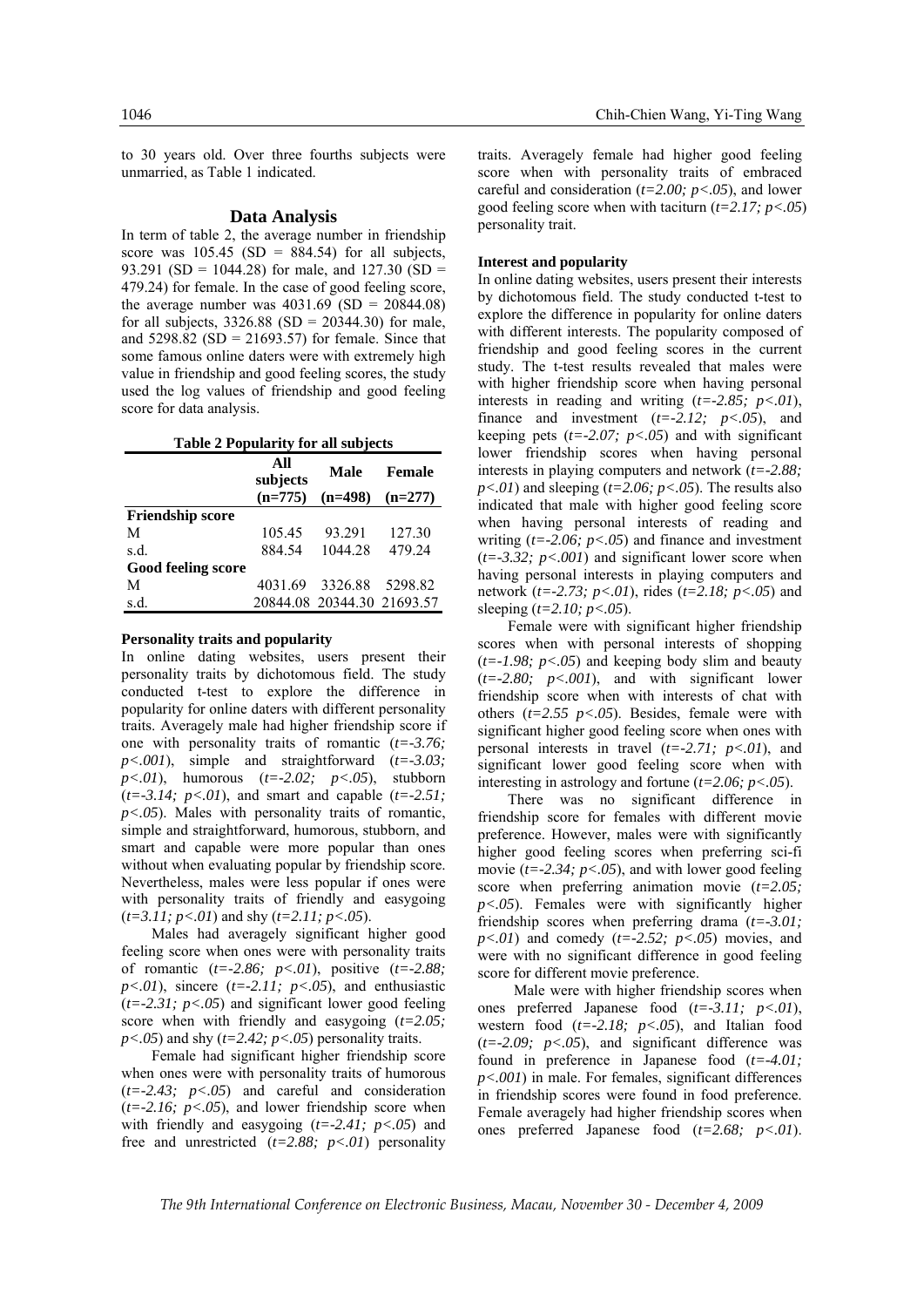Nevertheless, no significant difference was found in good feeling scores for different food preference.

#### **Spoken Languages**

Males had significant higher friendship scores when they spoke English (*t=5.27; p<.001*), Cantonese (*t=-3.66; p<.001*), Japanese (*t=-3.65; p<.001*), and Korean (*t=-4.02; p<.001*). Besides, males had averagely higher good feeling score when they spoke English (*t=-4.35; p<.001*), Cantonese (*t=-2.18; p<.05*), Japanese (*t=-2.20; p<.05*), and Korean (*t=-3.30; p<.01*).

For females, popularity was also relative with spoken languages. Female had significant higher friendship score when they spoke English (*t=-2.48;*   $p<.05$ ) and Korean ( $t=-1.99$ ;  $p<.05$ ). Good feeling scores were not significant difference with different spoken languages.

#### **Relationship preferences and popularity**

Males were with higher friendship scores when they preferred to build pen pal (*t=-2.14; p<.05*) relationship online. Nevertheless, females were with less friendship scores when they indicated that they hoped to build romantic relationship (*t=2.22 p<.05*), innocent encounter  $(t=2.15 \, p<.05)$ , and intimate relationships  $(t=2.13 \, p<.05)$ . Besides, males were with higher good feeling scores when their preferred relationship types was marriage (*t=-2.12 p<.05*), and with less good feeling scores when preferring romantic scores.

Females were with higher friendship scores when they preferred intimate relationships (*t=-3.16;*   $p<0.01$ ), and were with less friendship scores when they preferred friendship relationship (*t=2.67; p<.01*). Besides, females were with less good feeling scores when they preferred pen pal relationship (*t=2.14; p<.05*).

#### **Body type and popularity**

In online dating websites, users present their body type by selecting one description from several predetermined statements. The study conducted ANOVA analysis to reveal the difference in popularity among people with different body types.

| Table 3 Characteristics make online daters |  |  |
|--------------------------------------------|--|--|
| popular                                    |  |  |

|             | and unpopular - friendship score                                                                                  |                                                                                                      |  |  |  |
|-------------|-------------------------------------------------------------------------------------------------------------------|------------------------------------------------------------------------------------------------------|--|--|--|
|             | Popular<br>characteristics                                                                                        | <b>Unpopular</b><br>characteristics                                                                  |  |  |  |
| <b>Male</b> | <b>Personality Traits</b><br>romantic, simple and<br>straightforward,<br>humorous, stubborn,<br>smart and capable | <b>Personality Traits</b><br>friendly and<br>easygoing, shy<br><b>Interests</b><br>playing computers |  |  |  |

| Interests<br>reading and writing,<br>finance and<br>investment, keeping<br>pets<br>Japanese food,<br>western food, Italian<br>food in food<br>Spoken languages<br>English, Cantonese,<br>Japanese, Korean<br>Body types<br>handsome and tall,<br>handsome, strong<br>and sunshine<br>Education<br>master<br>Occupation<br>entertainer, business<br>owner                                                                           | and network,<br>sleeping<br>Body types<br>fat and plump,<br>strong and tall,<br>thin and tall,<br>medium build<br>Education<br>high school<br>Occupation<br>student                                                                                              |
|------------------------------------------------------------------------------------------------------------------------------------------------------------------------------------------------------------------------------------------------------------------------------------------------------------------------------------------------------------------------------------------------------------------------------------|------------------------------------------------------------------------------------------------------------------------------------------------------------------------------------------------------------------------------------------------------------------|
| Female Personality<br>humorous and<br>careful, consideration<br>Interests<br>shopping, keeping<br>body slim and beauty<br>drama and comedy<br>movie<br>Japanese food<br>Spoken languages<br>English, Korean<br>Body types<br>slender, thin, good<br>body sharp, noble<br>and elegant, sexy and<br>charming, and strong<br>and sunshine<br>Education<br>college degree<br>Occupation<br>unemployed,<br>entertainer, and<br>employee | Personality<br>friendly and<br>easygoing, free<br>and unrestricted<br>Interests<br>chat with others<br>Body types<br>fat and plump,<br>strong and tall,<br>thin and tall,<br>medium build<br>Education<br>high school<br>Occupation<br>civil service,<br>student |

ANOVA analysis results revealed that significant differences in both friendship scores  $(F(8,405) = 4.98, p<0.001)$  and good feeling scores  $(F(8,405) = 4.30, p \le 0.001)$  were found among different body types. Handsome and Tall, handsome, and strong and sunshine type males were with significant higher friendship scores. On the contrary, males were with less friendship score when with body types of fat and plump, strong and tall, thin and tall, and medium build. Handsome and tall and strong and sunshine males were with higher good feeling scores, while polite, strong and tall, thin and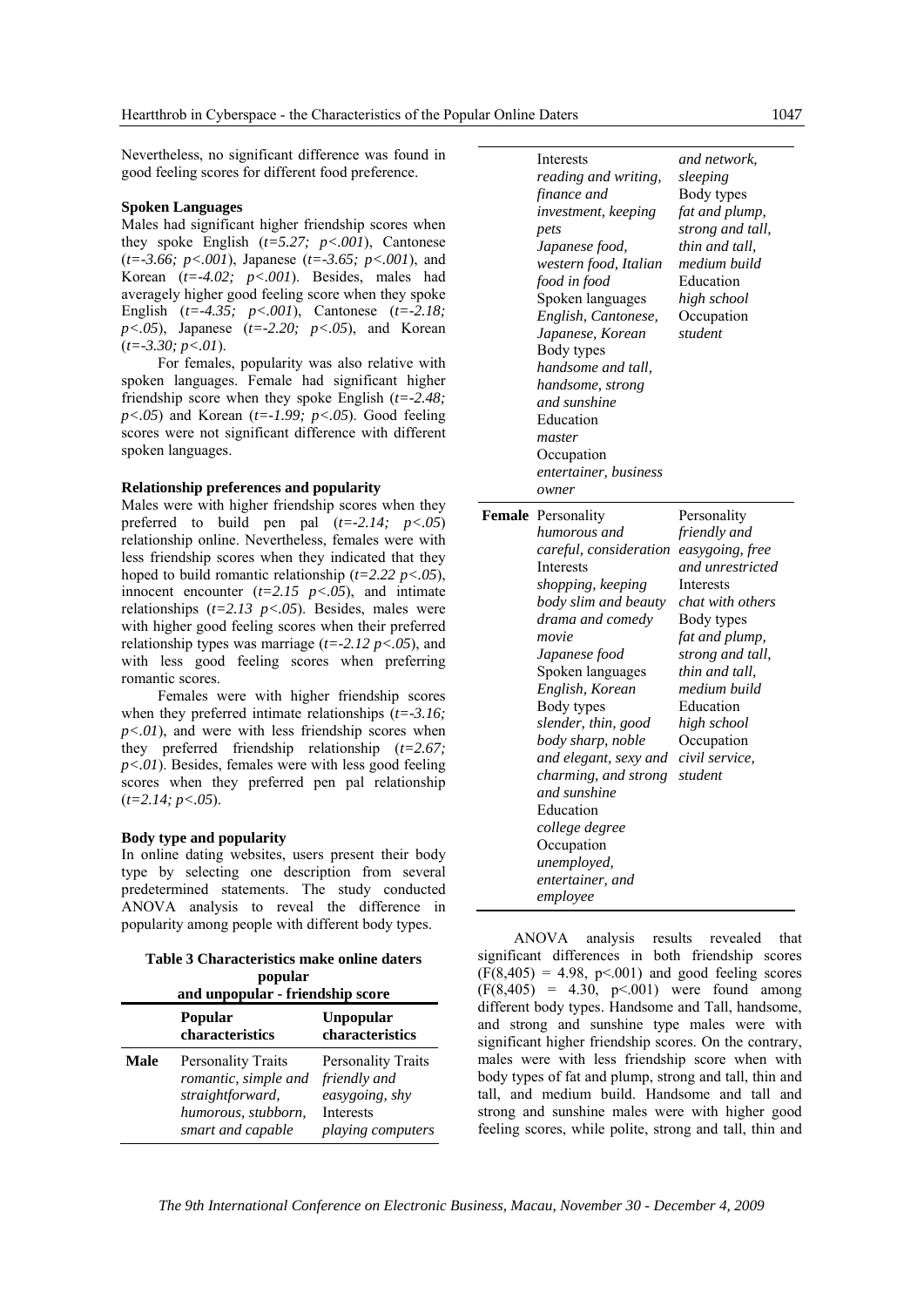tall, and medium build body type males were with lower good feeling scores.

There were significant difference in friendship scores (F(9,204) = 5.88, p <. 001) and good feeling scores  $(F(9,204) = 3.41, p<0.001)$  among different body types. Females with body type of slender, thin, good body sharp, noble and elegant, sexy and charming, and strong and sunshine were with significant higher friendship scores, while fat and plump and medium build body type females were with lower friendship scores. Noble and elegant and strong and sunshine body type females were with significant higher good feeling scores, and cute and petite, fat and plump and medium build body type were with significant lower good feeling scores.

#### **Education and popularity**

The results in ANOVA analysis pointed out that for males there were significant difference in both friendship scores (F(2,465) = 8.19, p < 001) and good feeling scores  $(F(2,465) = 12.93, p < .001)$  among different education levels. Males with higher education degree were with higher friendship scores and good feeling scores than others.

The ANOVA analysis results indicated that there was significant different among different education level in friendship scores  $(F(1,245) = 5.25)$ , p=.02) for female. Females with college degree were with higher friendship score. No significant difference was found in good feeling scores among different education levels.

#### **Occupation and popularity**

ANOVA analysis results revealed that males with different occupations were with significant difference scores in friendship  $(F(4,352) = 4.40, p<0.01)$  and good feeling  $(F(4,352) = 8.89, p < 0.001)$ . Males with entertainer and owner occupations were higher friendship scores. Males with occupation of civil service, employee, entertainer, and business owner were with higher good feeling scores. Besides, students were with lower friendship and good feeling scores.

For female there were significant difference among different occupations in both scores of friendship  $(F(4,201) = 3.18, p=01)$  and good feeling  $(F(4,201) = 3.86, p<0.01)$ . Females with occupations of employee, entertainer, and unemployed were with higher scores of both friendship and good feeling. Females with occupation of civil services and students were had with lower scores of both friendship and good feeling.

**Table 4 Characteristics make online daters popular and unpopular – good feeling score Popular Unpopular** 

|      | characteristics                                                                                                                                                                                                                                                                                                                                                                           | characteristics                                                                                                                                                                                                                                                                                                                      |
|------|-------------------------------------------------------------------------------------------------------------------------------------------------------------------------------------------------------------------------------------------------------------------------------------------------------------------------------------------------------------------------------------------|--------------------------------------------------------------------------------------------------------------------------------------------------------------------------------------------------------------------------------------------------------------------------------------------------------------------------------------|
| Male | <b>Personality Traits</b><br>romantic, positive,<br>sincere, enthusiastic<br>Interests<br>reading and writing,<br>finance and<br>investment<br>sci-fi film<br>Japanese food<br>Spoken languages<br>English, Cantonese,<br>Japanese, Korean<br>Body types<br>handsome and tall.<br>handsome, strong<br>and sunshine<br>Education<br>master<br>Occupation<br>entertainer, business<br>owner | <b>Personality Traits</b><br>friendly and<br>easygoing, shy<br>Interests<br>playing computers<br>and network, rides,<br>sleeping<br><i>animation movie</i><br>Spoken languages<br>Chinese<br>Body types<br>fat and plump,<br>strong and tall,<br>thin and tall.<br>medium build<br>Education<br>high school<br>Occupation<br>student |
|      | Female Personality<br>consideration<br>Interests<br>travel<br>Body types<br>slender, thin, noble<br>and elegant, sexy<br>and charming, and<br>strong and sunshine<br>Education<br>college degree<br>Occupation<br>unemployed,<br>entertainer, and<br>employee                                                                                                                             | Personality<br>taciturn<br>Interests<br>astrology and<br>fortune<br>Body types<br>cute and petite, fat<br>and plump,<br>medium build<br>Education<br>high school<br>Occupation<br>civil service,<br>student                                                                                                                          |

## **Study 2 Method**

#### **Procedure**

The first study summarized characteristics which made the online daters popular or unpopular. The current study employed the characteristics found in the first study to collect personal profiles of online daters to test and verify if these characteristics were relative with popularity of online daters. To avoid the bias from by the outlets, the study used the log values of friendship and good feeling score for data analysis purpose.

The current study used popular and unpopular characteristics listed in table 3 and table 4 to search from Taiwan Yahoo online dating website to collect the online daters which with these popular and unpopular characteristics. **Subjects** 

*The 9th International Conference on Electronic Business, Macau, November 30 ‐ December 4, 2009*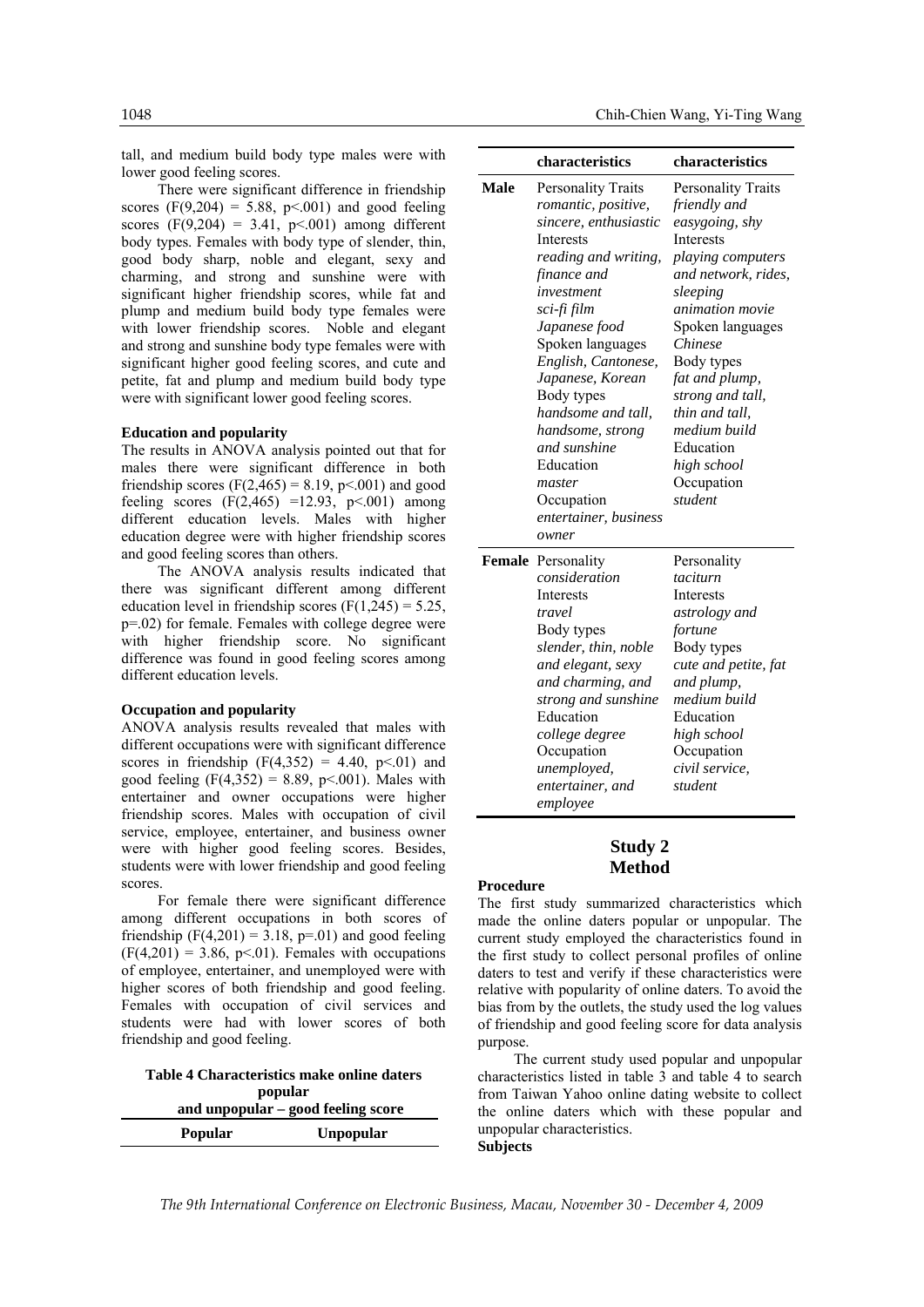After search the online dating website, this current study in friendship score gathered 59 male online daters with popularity characters and 632 ones with unpopular characteristics. For females, the current study collected 96 online daters with popular characteristics and 173 ones with unpopular characteristics. In good feeling score, this study assembled 15 male online daters with popularity characters and 136 ones with unpopular characteristics. For females, the current study got together 201 online daters with popular characteristics and 1 ones with unpopular characteristics. New online dating users with zero friendship score were excluded in this study.

**Table 5 Popular and unpopular dater – friendship score** 

| <b>Item</b>                       |     |      |      | <b>Friendship score</b> |
|-----------------------------------|-----|------|------|-------------------------|
|                                   | n   | М    | s.d  | D.                      |
| <b>Male</b>                       |     |      |      |                         |
| With popular<br>characteristics   | 59  | 0.73 | 0.62 | $t=20.37**$             |
| With Unpopular<br>characteristics | 632 | 0.05 | 0.17 | p<.001                  |
| <b>Female</b>                     |     |      |      |                         |
| With popular<br>characteristics   | 96  | 1 21 | 0.67 | $t = 11.98**$           |
| With Unpopular<br>characteristics | 173 | 0.42 | 0.41 | p<.001                  |
| ** $p<.001$                       |     |      |      |                         |

#### **Data Analysis**

As table 5 indicated, the results displayed significant differences in friendship scores between daters with popular characteristics and ones with unpopular characteristics for both male (*t=20.37; p<.001*) and female (*t=11.98; p<.001*). The average friendship score in log of male daters with popular characteristics was  $0.73$  (SD = 0.62), and with unpopular characteristics was  $0.05$  (SD = 0.17). For female, the average number in  $log$  was  $1.21$  (SD = 0.67) for ones with popular characteristics and 0.42  $(SD = 0.41)$  for ones with unpopular characteristics. The results in good feeling score found significantly different in popular and unpopular characteristics for male (*t=4.33; p<.001*) and female (*t=2.63; p<.01*), as table 6 indicated. The good feeling score in log of male daters with popular characteristics was averagely 1.46 (SD =  $0.61$ ), and with unpopular characteristics was  $0.76$  (SD = 0.59). For female, the number in log was averagely  $2.90$  (SD = 0.76) for ones with popular characteristics and 0.90 (SD = 0.00) for ones with unpopular characteristics.

**Table 6 Popular and unpopular dater – good feeling** 

| score                             |                    |      |      |               |  |
|-----------------------------------|--------------------|------|------|---------------|--|
| <b>Item</b>                       | Good feeling score |      |      |               |  |
|                                   | n                  | М    | s.d  | D.            |  |
| <b>Male</b>                       |                    |      |      |               |  |
| With popular<br>characteristics   | 15                 | 146  | 0.61 | $t = 4.33**$  |  |
| With Unpopular<br>characteristics | 136                | 0.76 | 0.59 | p<.001        |  |
| <b>Female</b>                     |                    |      |      |               |  |
| With popular<br>characteristics   | 201                | 2.90 | 0.76 | $t = 2.63$ *: |  |
| With Unpopular<br>characteristics | 1                  | 0.90 | 0.00 | p<.01         |  |
| *p<.01; **p<.001                  |                    |      |      |               |  |

#### **Discussion**

By two field studies, this article discusses the relationship between online daters' personal profiles and their popularity. The first study investigated 775 online daters' profiles from an dating websites. The second study searched for the online daters with profiles of popular and unpopular characteristics. By observation the popularity of these online daters, it was found that online daters with the "popular" characteristics were also the popular daters and those with "unpopular" characteristics were also the unpopular daters. These may served as evidences that the found personal profile characteristics were indeed factors influencing the popularity of the online daters. The statistic analysis results indicated that in physical body type and looking, education level, occupation, personality, and interesting were characteristics which influenced the popularity of online daters, while significant gender differences were found in the characteristics which were relative with popularity of online daters.

In personality, both males and females who were humorous personality would become popular daters in online dating websites. Making friends and living with humorous people let people's life become funny and entertaining. These results supported the findings of previous studies [7] [10], in which humorous people had higher level of attractiveness and humorous was an important characteristic in mate preference.

For males, romantic, straightforward, stubborn, and smart were popular characteristics. Females wanted to have a romantic boyfriend or partner. It could let them live in romantic atmosphere. In addition, smart or intellect males had more wisdom than others. They would have much greater work or earning capacity. These finding supported Hoyt and Hudson [8] and Regan and Joshi [13], which revealed that people would like to select mates who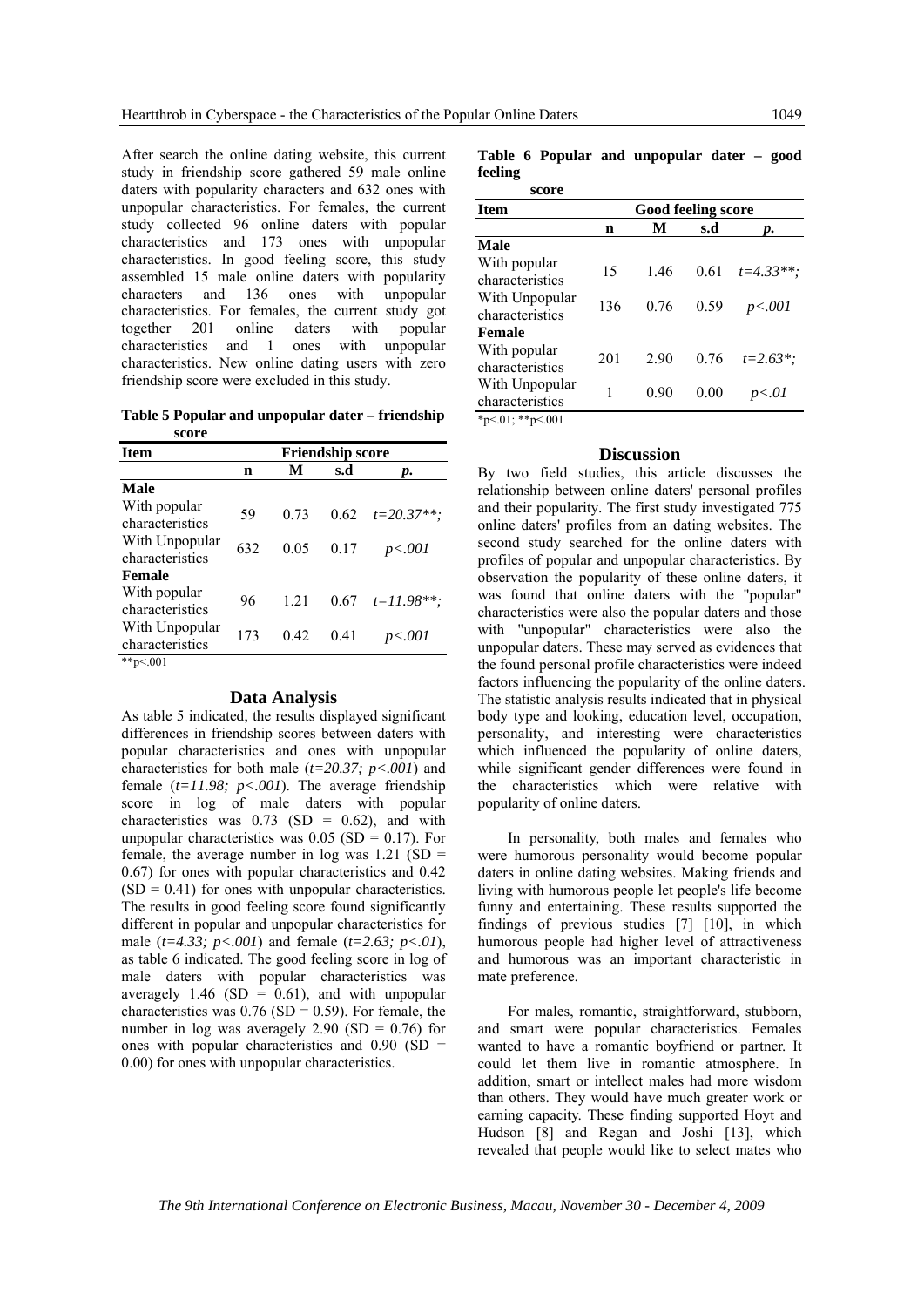consisted of intelligent. In the case of females, consideration personality traits made them the popular daters. In traditional thinking in Taiwan as well as some other countries, females are expected to have consideration personality traits to take good care of their husband and children and even their family. These results supported the findings of Goodwin [7], in which consideration was an important characteristic for potential mates.

In interest, males with interested in reading and writing, finance and investment, and pets were more popularity than others in online dating websites. Males who liked to reading and writing had more literature temperament and gave people gifted image. Moreover, interesting in finance and investment males may give others a signal of wealth and fortune which is important for the future life. In addition, males who interested in pets revealed that they are benevolent and patient partners.

Females who loved to go shopping and improve body and face beauty were more popular than others in online dating websites. In the aesthetic, people were fond of sexy and thin females. If females who loved to improve body and face beauty, they would have perfect body type. Therefore, they would become popular online daters.

In spoken languages, the study collected data from Taiwan Yahoo dating website. In Taiwan, most people can speak Chinese and Taiwanese. So both males and females did not consider Chinese and Taiwanese as important characteristics for mate preference. Nevertheless, foreign languages such as English, Cantonese, Japanese, and Korean may be characteristics in online dating websites. People who could say multilingual were more popular in online dating websites for males and females. Online daters who spoke more foreign languages may have much more ability in future career development and in earning money. So people in online relationships were fond of meeting multilingual people.

In match relationships, it represented that relationships were desirable in online dating websites by users. Males who preferred pen pal and innocent encounter in relationships and females who preferred intimate relationships were more popular in online dating websites. Some of males probably looked for sexual and intimate relationships in developing online relationships. On the contrary, some of females expanded online relationships in order to seek friendships or innocent relationships. Therefore, males who wanted to romantic and intimate relationships and females who wanted to friend relationships were both unpopular in online dating websites. These finding supported Thelwall [20], which found that females were fond of friendships, but males were fond of dating or serious relationships in online relationships.

In body type, handsome and Tall, handsome, and strong and sunshine male daters were more popular in online dating websites than others But fat and plump, strong and tall, thin and tall, and medium build daters were unpopular in online dating websites. For females, the popular body types were slender, thin, good body sharp, noble and elegant, sexy and charming, and strong and sunshine in online dating websites. Nevertheless, fat and plump and medium build body types for females were undesirable. Because of social values in aesthetic, people thought that males must be stronger and taller in body type and females must be with thin and sexy body. Moreover, males who had much stronger and taller type may make sense of security. In online dating websites, everybody wanted to know males and females with good body type. Therefore, males and females who were fat or medium body would have lower popularity in online dating websites.

In education, males with higher education were more popular in online dating websites. These results supported the findings of previous studies [2] [16], in which females would like to males who had higher level of education than themselves. However, females with college degree of university were higher popularity. People may think that males with higher education could get not only better jobs but also earn higher income. Females would like to meet males with higher social status or economic capacity. The high education level may bring reliable and dependable feeling to females when developing romantic relationship. Nevertheless, a gender stereotype and gender discriminate advocated that females would not need to have "too many" education. So females with college degree were more popular in online dating websites, than ones with master degree or with high school education.

In occupation, males who were entertainer and business owner had more popular, and females who were unemployed, entertainer, and employee were popular in online dating websites. Both males and females who were popular were entertainer in occupation. The possible explanations are that entertainer let someone feel more artistic temperaments and accomplishments, and business owner could gain much more money today. By contraries, males who were students and females who were civil service and students were unpopular in online dating websites. Males and females who were students were both undesirable in occupation. It may probably show that they did not have economical ability in independent and stable jobs. However, civil service such as polices let someone feel solemn and strict in gender stereotype. This gender stereotype might make the females in occupation of civil service unpopular.